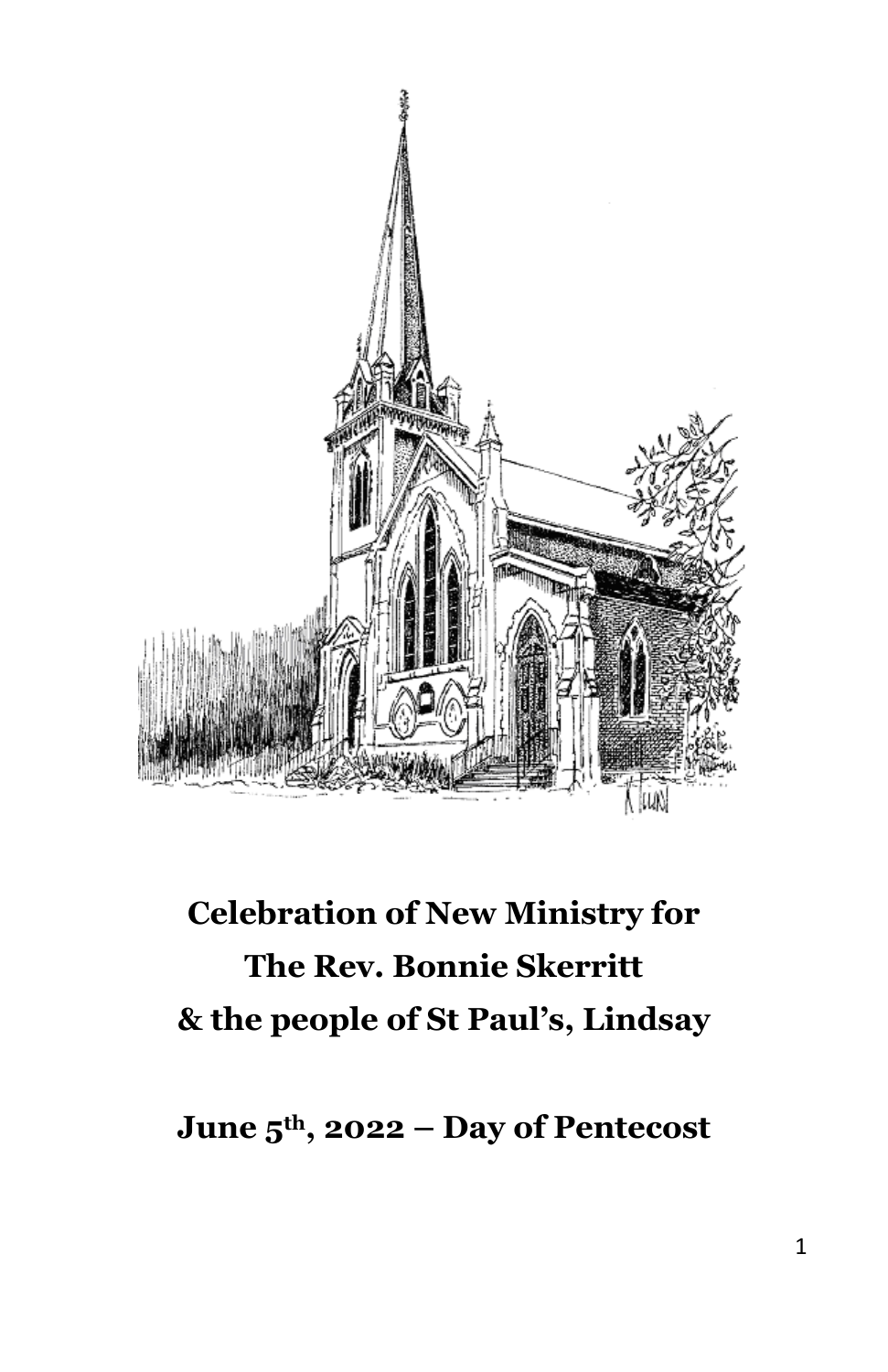# **Prelude – Alleluia No. 1**

#### **Land Acknowledgement**

We acknowledge that this church is situated upon traditional Indigenous territory. This land is part of Treaty #20 signed in 1818 by representatives of the Anishinabe (Ojibway) peoples of Mississaugan and Chippewayan dialects. The treaty includes all of the City of Kawartha Lakes. We also recognize the enduring presence of First Nations peoples on this land.

#### **THE GATHERING OF THE COMMUNITY Welcome Processional Hymn – Alleluia! Sing to Jesus CP 374**

*Bishop:* The grace of our Lord Jesus Christ, and the love of God, and the fellowship of the Holy Spirit be with you all. *People:* **And also with you.** *Bishop:* There is one body and one spirit *People:* **There is one hope in God's call to us.** *Bishop:* One Lord, one faith, one baptism. *People:* **One God and Father of all.** *Bishop:* My brothers and sisters in Christ, Bonnie Skerritt has been chosen to be the Incumbent of this Parish of St Paul's, Lindsay*.* After prayerful consideration, and according to the practice of this Diocese, I have appointed Bonnie to this position of leadership in our common ministry. This ministry continues the good work done through the years in this community, and is part of the work and witness of the whole Church.

Let us Pray *(remain standing).*

Almighty and everlasting God, by whose Spirit the whole body of your faithful people is governed and sanctified: receive our supplications and prayers which we offer before you for all members of your holy Church, that in our vocation and ministry, we may truly and devoutly serve you; through our Lord and Saviour Jesus Christ who lives and reigns in the unity of the Holy Spirit, One God, now and forever. *People***: Amen.**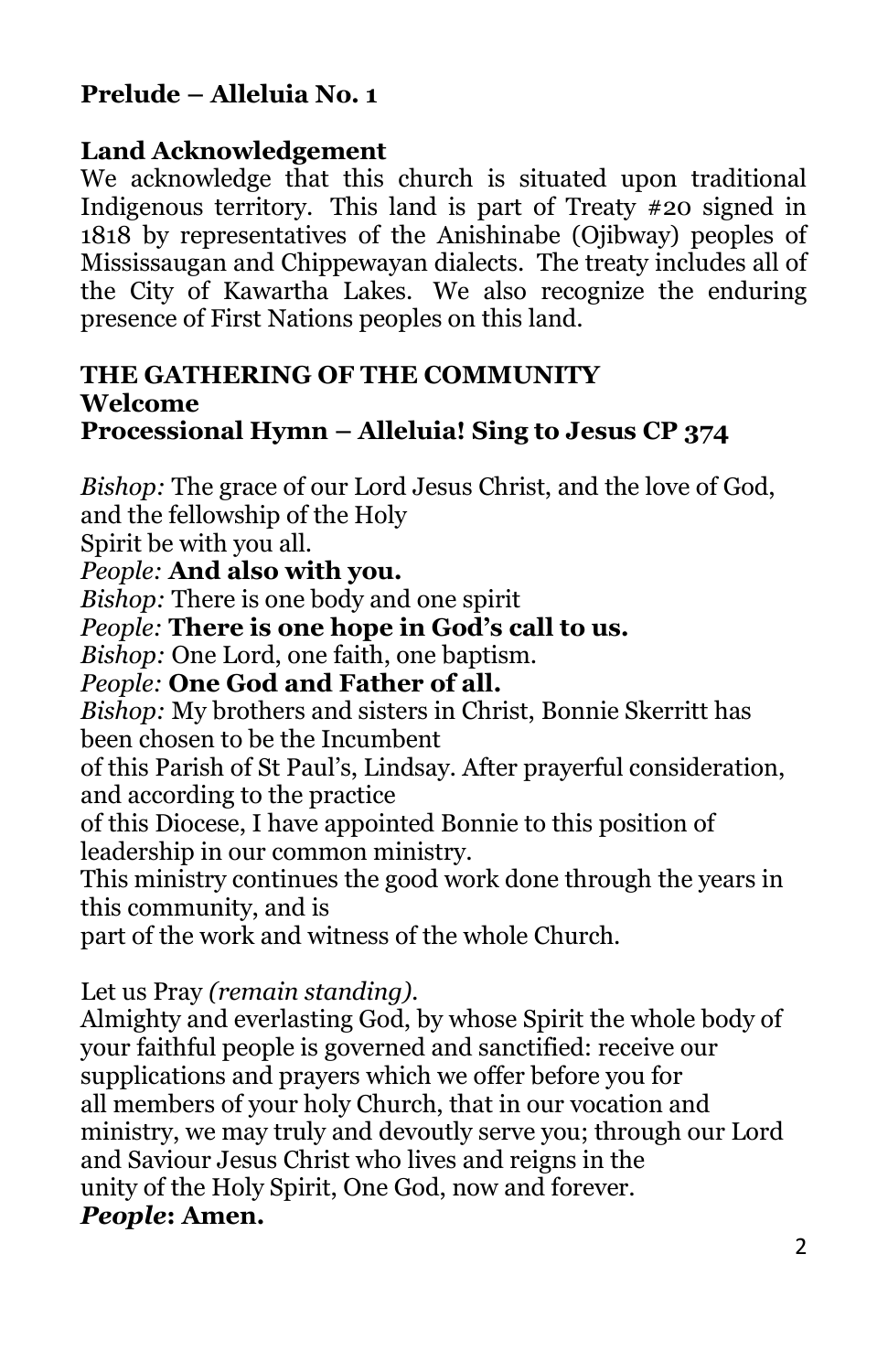#### **Collect for Pentecost**

*All:* **Almighty and everliving God, who fulfilled the promises of Easter by sending us your Holy Spirit and opening to every race and nation the way of life eternal, keep us in the unity of your Spirit, that every tongue may tell of your glory; through Jesus Christ our Lord, who lives and reigns with you and the Holy Spirit, one God, now and for ever. Amen.**

#### *The congregation may be seated* **PROCLAMATION OF THE WORD**

#### **1st Reading**: Acts 2:1-21

*Reader* When the day of Pentecost had come, they were all together in one place. And suddenly from heaven there came a sound like the rush of a violent wind, and it filled the entire house where they were sitting. Divided tongues, as of fire, appeared among them, and a tongue rested on each of them. All of them were filled with the Holy Spirit and began to speak in other languages, as the Spirit gave them ability.

Now there were devout Jews from every nation under heaven living in Jerusalem. And at this sound the crowd gathered and was bewildered, because each one heard them speaking in the native language of each. Amazed and astonished, they asked, 'Are not all these who are speaking Galileans? And how is it that we hear, each of us, in our own native language? Parthians, Medes, Elamites, and residents of Mesopotamia, Judea and Cappadocia, Pontus and Asia, Phrygia and Pamphylia, Egypt and the parts of Libya belonging to Cyrene, and visitors from Rome, both Jews and proselytes, Cretans and Arabs—in our own languages we hear them speaking about God's deeds of power.' All were amazed and perplexed, saying to one another, 'What does this mean?' But others sneered and said, 'They are filled with new wine.' But Peter, standing with the eleven, raised his voice and addressed them: 'Men of Judea and all who live in Jerusalem, let this be known to you, and listen to what I say. Indeed, these are not drunk, as you suppose, for it is only nine o'clock in the morning. No, this is what was spoken through the prophet Joel: "In the last days it will be, God declares, that I will pour out my Spirit upon all flesh,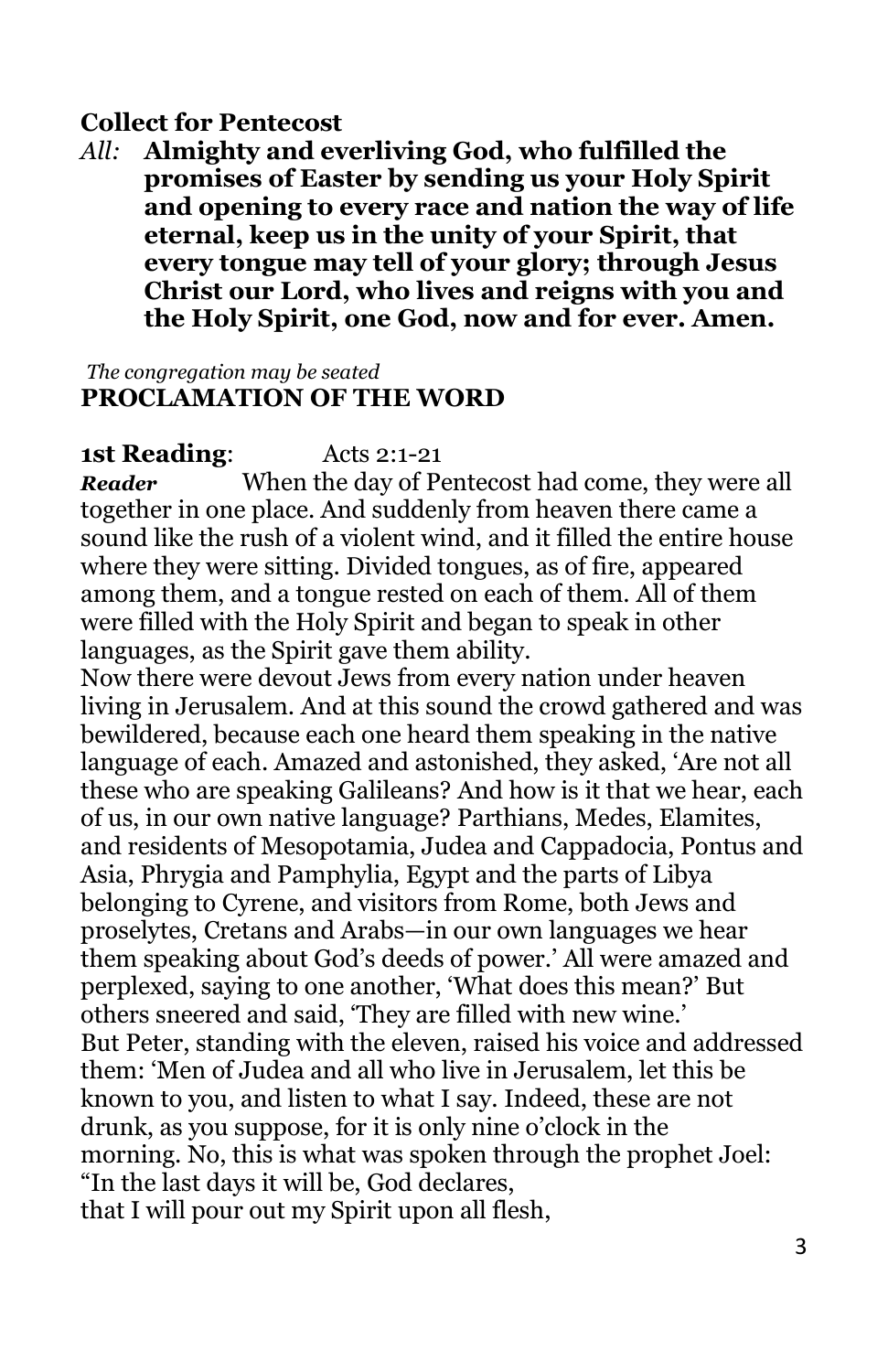and your sons and your daughters shall prophesy, and your young men shall see visions, and your old men shall dream dreams. Even upon my slaves, both men and women, in those days I will pour out my Spirit; and they shall prophesy. And I will show portents in the heaven above and signs on the earth below, blood, and fire, and smoky mist. The sun shall be turned to darkness and the moon to blood, before the coming of the Lord's great and glorious day. Then everyone who calls on the name of the Lord shall be saved."

| Reader | The word of the Lord    |
|--------|-------------------------|
| People | <b>Thanks be to God</b> |

**PSALM 104:24-35, 37b** *Please remain seated*

| Leader        | Man goes forth to his work * and to his labour until |
|---------------|------------------------------------------------------|
|               | the evening.                                         |
| <b>People</b> | O Lord, how manifold are your works! * in            |
|               | wisdom you have made them all; the earth is          |
|               | full of your creatures.                              |
| <b>Leader</b> | Yonder is the great and wide sea with its living     |
|               | things too many to number, * creatures both small    |
|               | and great.                                           |
| People        | There move the ships, and there is that              |
|               | Leviathan, * which you have made for the             |
|               | sport of it.                                         |
| Leader        | All of them look to you * to give them their food in |
| due season.   |                                                      |
| People        | You give it to them; they gather it; you open        |
|               | your hand, and they are filled with good             |
|               | things.                                              |
| <b>Leader</b> | You hide your face, and they are terrified; * you    |
|               | take away their breath, and they die and return to   |
|               | their dust.                                          |
| <b>People</b> | You send forth your Spirit, and they are             |
|               | created; * and so you renew the face of the          |
|               | earth.                                               |
|               |                                                      |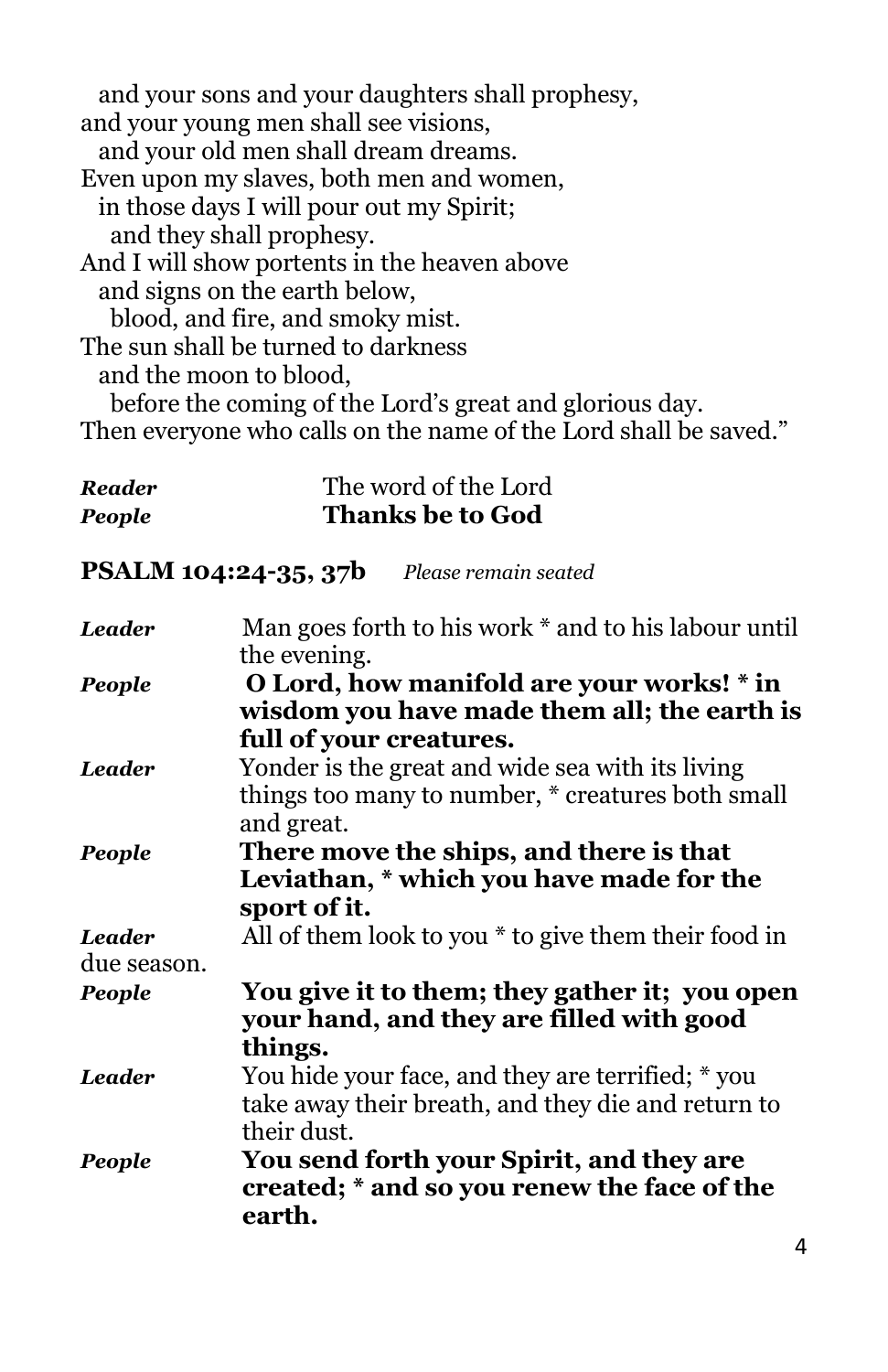| <b>Leader</b><br>People<br><b>Leader</b><br>People<br><b>Leader</b><br>All | May the glory of the Lord endure for ever; * may<br>the Lord rejoice in all his works.<br>He looks at the earth and it trembles; * he<br>touches the mountains and they smoke.<br>I will sing to the Lord as long as I live; * I will praise<br>my God while I have my being.<br>May these words of mine please him; * I will<br>rejoice in the Lord.<br>Hallelujah!<br>O God of eternal light, heaven and earth are<br>the work of your hands, and all creation<br>sings your praise and beauty. As in the<br>beginning, by your Spirit, you gave life and<br>order to all that is, so by the same Spirit<br>redeem us and all things, through Christ<br>our Lord. |
|----------------------------------------------------------------------------|---------------------------------------------------------------------------------------------------------------------------------------------------------------------------------------------------------------------------------------------------------------------------------------------------------------------------------------------------------------------------------------------------------------------------------------------------------------------------------------------------------------------------------------------------------------------------------------------------------------------------------------------------------------------|
| 2 <sup>nd</sup> Reading:                                                   | <b>Romans 8:14-17</b>                                                                                                                                                                                                                                                                                                                                                                                                                                                                                                                                                                                                                                               |
| <b>Reader</b><br><b>Reader</b>                                             | For all who are led by the Spirit of God are<br>children of God. For you did not receive a<br>spirit of slavery to fall back into fear, but you<br>have received a spirit of adoption. When we<br>cry, 'Abba! Father!' it is that very Spirit<br>bearing witness with our spirit that we are<br>children of God, and if children, then heirs,<br>heirs of God and joint heirs with Christ-if,<br>in fact, we suffer with him so that we may<br>also be glorified with him.<br>The word of the Lord                                                                                                                                                                  |
| People                                                                     | <b>Thanks be to God</b>                                                                                                                                                                                                                                                                                                                                                                                                                                                                                                                                                                                                                                             |

**Gradual Hymn – Come, Gracious Spirit, Heavenly Dove CP 644, v. 1 & 2**

| <b>HOLY GOSPEL</b> | John 14:8-17, 25-27         |
|--------------------|-----------------------------|
| Gospeller          | The Rev. Canon Greg Physick |
| Gospeller          | The Lord be with you.       |
| All                | And also with you.          |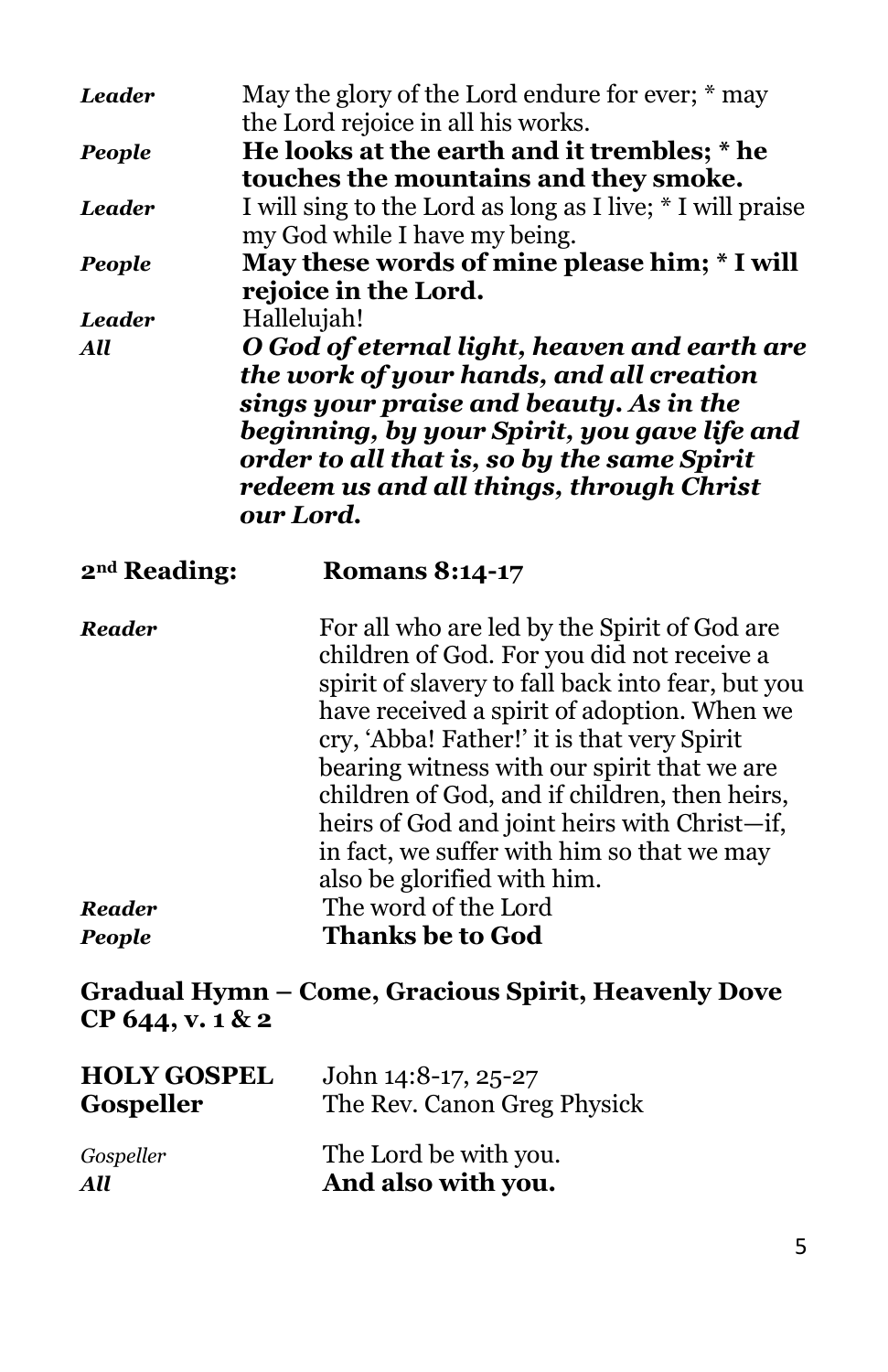## *Gospeller* The Holy Gospel of our Lord Jesus Christ according to John *All* **Glory to you, Lord Jesus Christ**

Philip said to him, 'Lord, show us the Father, and we will be satisfied.' Jesus said to him, 'Have I been with you all this time, Philip, and you still do not know me? Whoever has seen me has seen the Father. How can you say, "Show us the Father"? Do you not believe that I am in the Father and the Father is in me? The words that I say to you I do not speak on my own; but the Father who dwells in me does his works. Believe me that I am in the Father and the Father is in me; but if you do not, then believe me because of the works themselves. Very truly, I tell you, the one who believes in me will also do the works that I do and, in fact, will do greater works than these, because I am going to the Father. I will do whatever you ask in my name, so that the Father may be glorified in the Son. If in my name you ask me for anything, I will do it.

'If you love me, you will keep my commandments. And I will ask the Father, and he will give you another Advocate, to be with you for ever. This is the Spirit of truth, whom the world cannot receive, because it neither sees him nor knows him. You know him, because he abides with you, and he will be in you.

'I have said these things to you while I am still with you. But the Advocate, the Holy Spirit, whom the Father will send in my name, will teach you everything, and remind you of all that I have said to you. Peace I leave with you; my peace I give to you. I do not give to you as the world gives. Do not let your hearts be troubled, and do not let them be afraid.

| Gospeller | The Gospel of Christ                    |
|-----------|-----------------------------------------|
| All       | <b>Praise to you, Lord Jesus Christ</b> |

**Gradual Hymn – Come, Gracious Spirit, Heavenly Dove CP 644, v. 3 & 4**

## **The Apostles' Creed**

*Bishop* Let us confess the faith of our baptism, as we say,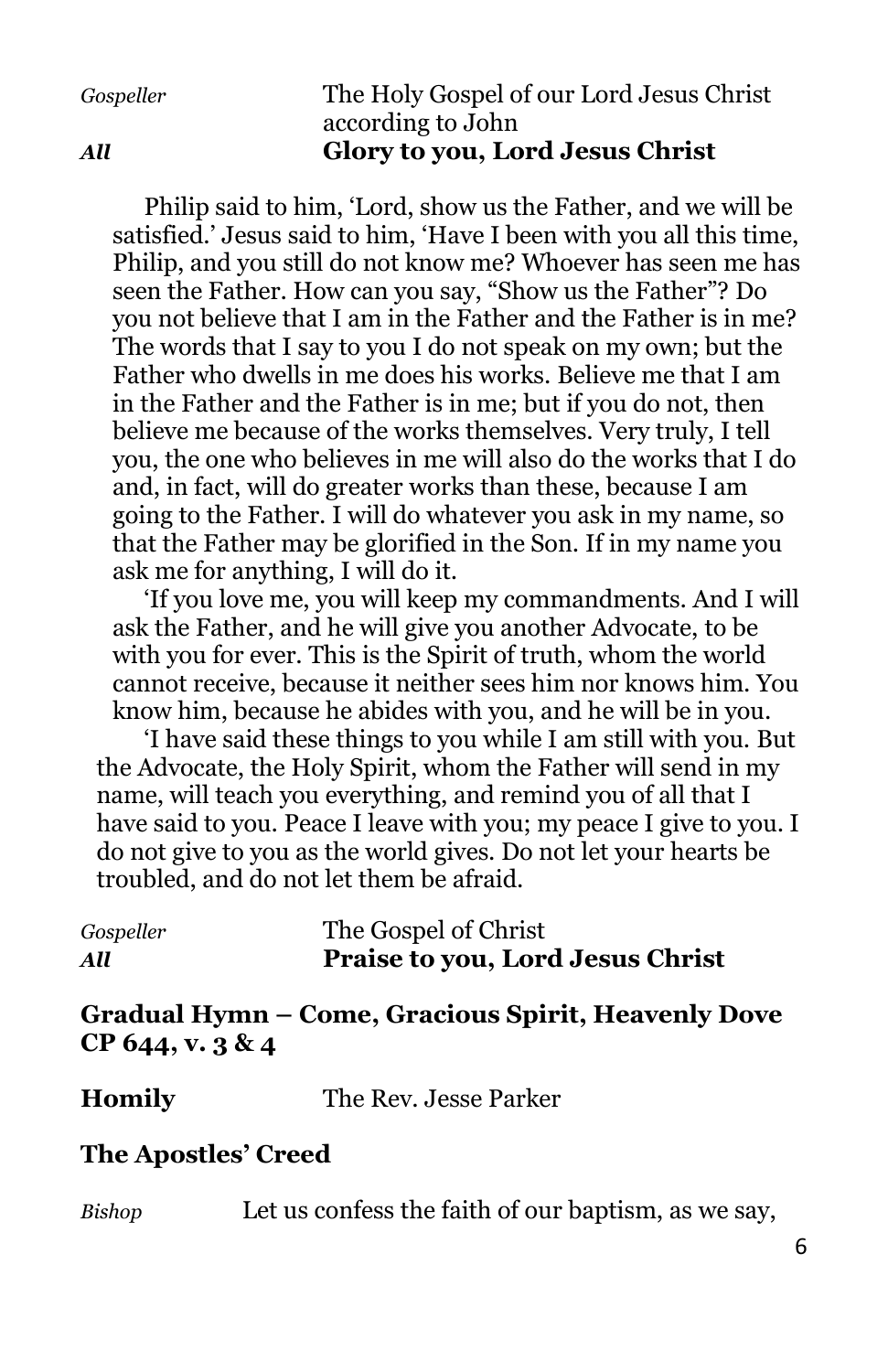*All* **I believe in God, the Father almighty, creator of heaven and earth. I believe in Jesus Christ, his only Son, our Lord. He was conceived by the power of the Holy Spirit and born of the Virgin Mary. He suffered under Pontius Pilate, was crucified, died, and was buried. He descended to the dead. On the third day he rose again. He ascended into heaven, and is seated at the right hand of the Father. He will come again to judge the living and the dead. I believe in the Holy Spirit, the holy catholic Church, the communion of saints, the forgiveness of sins, the resurrection of the body, and the life everlasting. Amen.**

# **THE COVENANT IN MINISTRY**

*The Parish Selection Committee shall stand with the new Incumbent before the Bishop and shall say together:*

Bishop, on behalf of the people of Parish of St Paul's, Lindsay we ask you to proceed with the induction of Bonnie Skerritt as our Incumbent.

*The Bishop asks the* Regional Dean *to read the Verification of Appointment.*

*The Bishop addresses the Incumbent and says:* Do you, Bonnie Skerritt in the presence of this congregation to which you have been called to be priest and pastor, commit yourself to this trust and responsibility?

*Incumbent:* I do *Members of the Parish are asked to stand.*

*Bishop:* Do you the people of the Parish of St Paul's, Lindsay having accepted Bonnie Skerritt to be your priest and pastor, commit yourselves to share with her in the ministry of this Parish?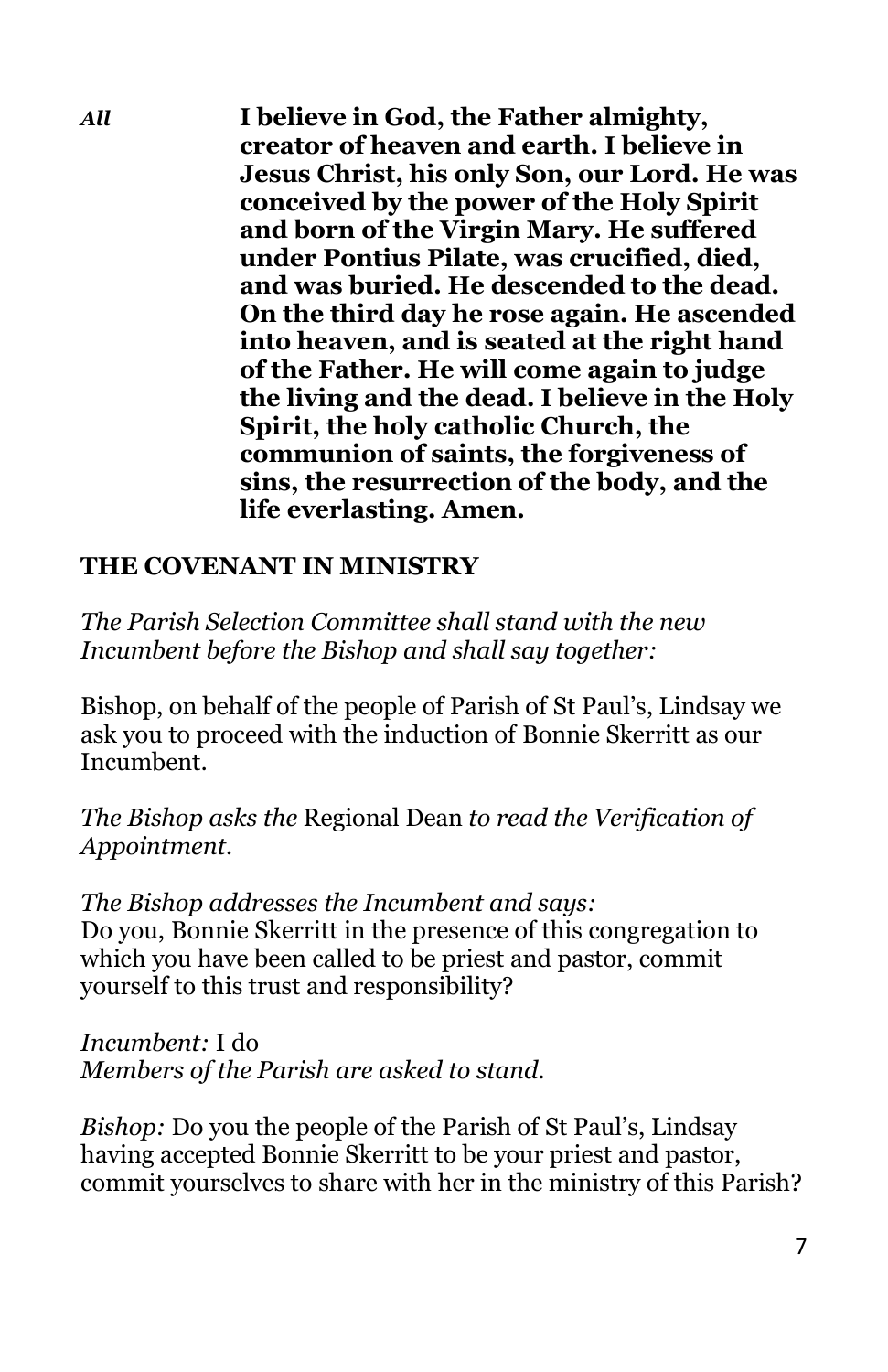# *People:* **We do.**

#### *The Incumbent faces the people.*

*Incumbent:* I, Bonnie Skerritt commit myself to you, the people of St Paul's, Lindsay as your priest and pastor, bringing my strengths and weaknesses, my hopes and concerns, my gifts and talents bestowed on me by God's grace, and will endeavour, with the help of God, to share with you in the ministry of this parish, in the name of Christ, with the empowering of the Holy Spirit.

#### *Parish Members:*

We the people of St Paul's, Lindsay, commit ourselves to you as our priest and pastor, bringing our strengths and weaknesses, our hopes and concerns, our gifts and talents bestowed on us by God's Grace, and will endeavour with the help of God, to share with you in the ministry of this parish, in the name of Christ, with the empowering of the Holy Spirit.

*The Selection Committee presents the Incumbent with symbols of their ministry*

*Committee:* Bonnie, on behalf of this Parish, and in obedience to the mandate of the Bishop, we present to you the keys of this Parish, in token that we acknowledge you as our lawful pastor and priest in charge of this Parish.

We present to you this Bible in token that you proclaim the Gospel among us in word and example.

We present to you this chalice and paten in token that you celebrate Christ's transformative love in the mystery of His Body and Blood.

We present to you these Canons in token that you use your gifts of administration in the parish, always seeking wise counsel from the Holy Spirit.

We present to you this compass in token that you will guide and direct this parish on our journey together, through steep and rocky terrain and along peaceful trails, always walking in the way that our Heavenly Father would have us go.

*Incumbent:* I receive these symbols at your hands as the pledge of your recognition of me as your appointed Incumbent. As we make this journey together, may we be an open, welcoming community,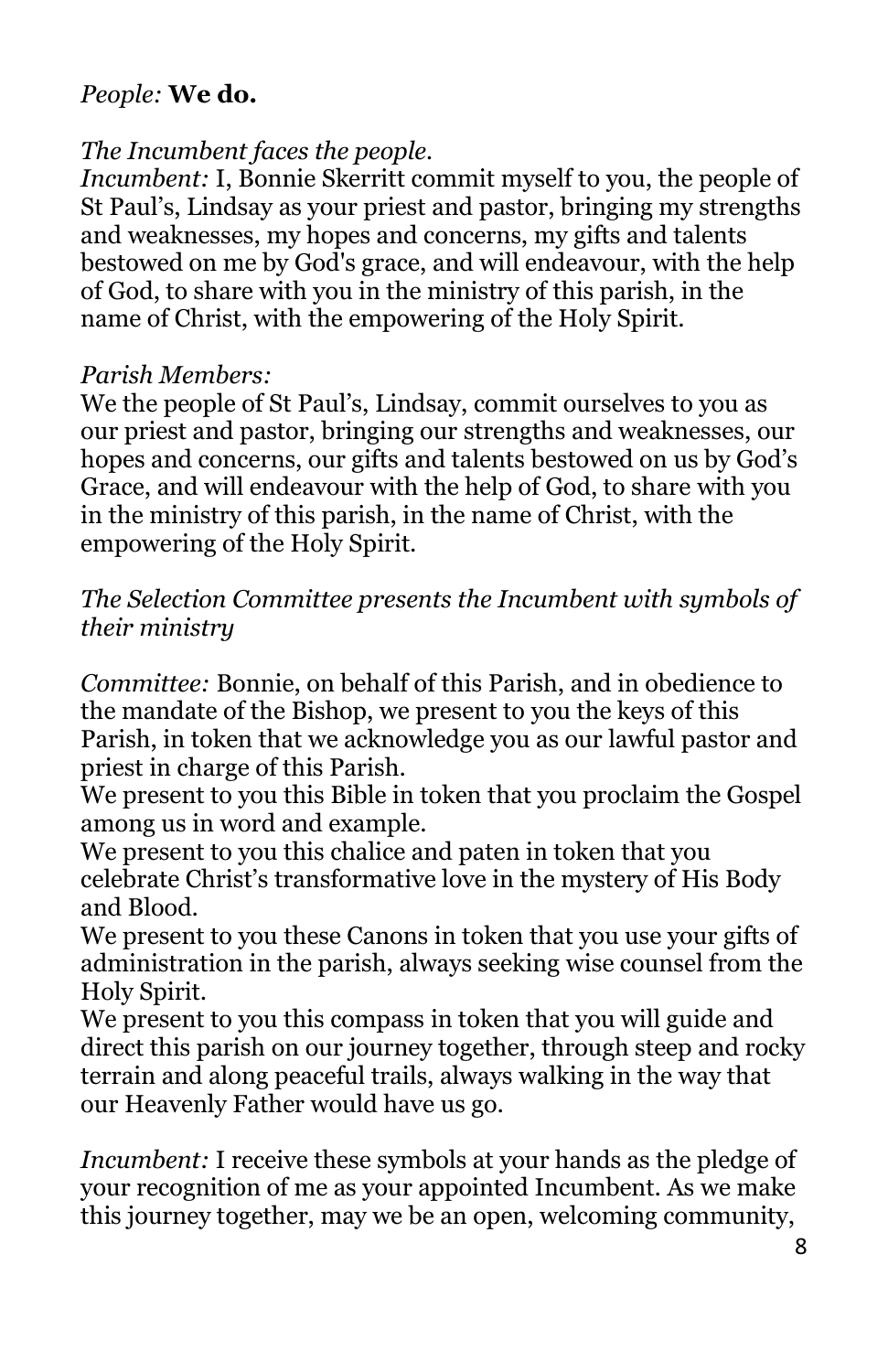loving one another as Jesus loved us and greeting Christ in all who come through our doors.

*All others are asked to stand.*

*Bishop:* As brothers and sisters in the body of Christ and witnesses to this covenant, will you support Bonnie and the people of St Paul's, Lindsay in their ministry together? *People:* **We will.**

*The Bishop and Selection Committee lead the new Incumbent to take her place in the chancel.*

*Bishop:* Bonnie, on behalf of the church in the Diocese of Toronto, you have accepted this charge which is mine and yours. In the Name of the Father, and of the Son, and of the Holy Spirit, I commission you, Bonnie and the people of St Paul's Lindsay, to worship and work together to the glory of God, for the building up of the Body of Christ, and the proclamation of his reign to this community.

# **PRAYERS OF THE PEOPLE**

*The new Incumbent calls the people to prayer, saying:* Brothers and sisters in Christ, we are called to proclaim the story of God's love and mercy and, above all, the gospel of our Saviour Christ: I ask your prayers as together we commit ourselves to ministry in this Parish and community.

*Leader*: Let us pray for Bonnie, who has come among us to preach the Word of God, to administer the Holy Sacraments, to teach the faith, and to serve the whole people of God. Lord in your mercy;

## *People*: **Hear our prayer.**

- *Leader*: We are called to be a sign and witness of God's purpose for all the human family: I ask your prayers for Bonnie who has come among us to share our joys and sorrows, to counsel, reconcile, and comfort and to nurture this community of faith. Lord in your mercy;
- *People*: **Hear our prayer.**
- *Leader*: I ask your prayers for the committees and organizations of this church and community, and for Bonnie that in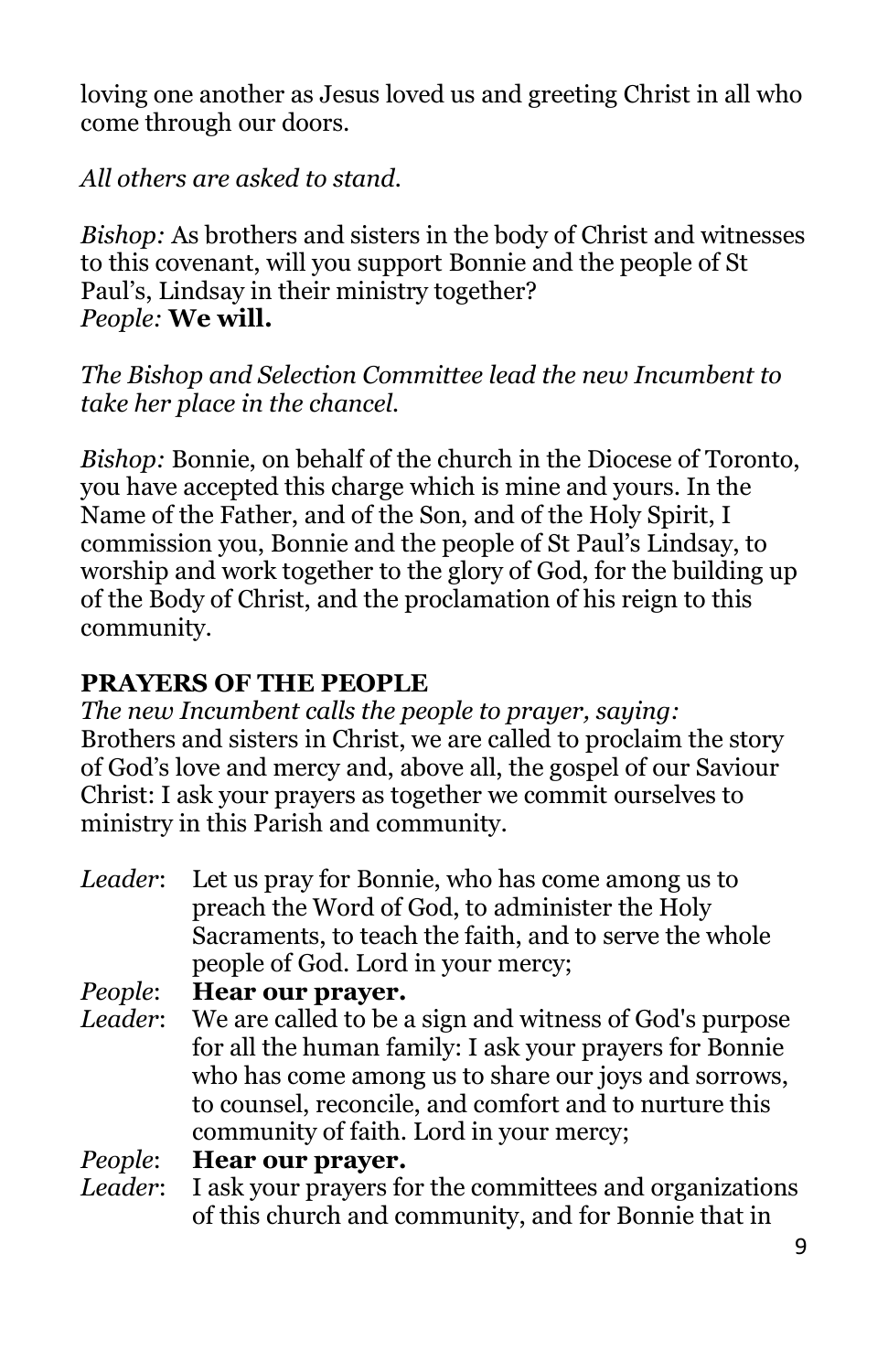wisdom and humility, in discernment and good humour she may join with us in working for the building up of Christ's Church. Lord in your mercy;

# *People*: **Hear our prayer.**

*Leader:* I ask your prayers for us all, that together we may learn the ways of the God's reign, patterned in worship and practiced in love. Together may we welcome strangers, stand with outcasts, and support those who are broken, in the pattern of our Saviour Jesus Christ. Lord in your mercy;

#### *People:* **Hear our prayer.**

*Leader:* I ask your prayers for Lindsay, the City of Kawartha Lakes, its Mayor and Council; for our Province of Ontario, its Premier and Legislature; for our country of Canada, the Prime Minister and Parliament; that our communities may be places of justice and freedom for all. Lord in your mercy;

## *People:* **Hear our prayer.**

*Leader:* I ask your prayers for all who are in any kind of need or trouble; for those wo are sick in body or mind; for the dying; for the hungry and homeless; and especially for all whom our society and world neglects, rejects, or despises. Lord in your mercy;

## *People:* **Hear our prayer.**

*Leader:* I ask your prayers for all who have died, especially those who in years past have worked to build up the Parish and the church with love for Christ and for this place; and I ask your prayers that we will be worthy stewards of what they have built and continue their good work. Lord in your mercy;

### *People:* **Hear our prayer.**

*Bishop:* Almighty God, you have given us grace at this time with one accord to make our common supplications to you, and you have promised through your well-beloved Son that when two or three are gathered together you will hear their requests. Fulfil now our desires and petitions, as may be best for us, granting us in this world knowledge of your truth, and in the age to come eternal life; for you are good and loving, and we glorify you through your Son Jesus Christ our Lord, in the Holy Spirit, now and for ever. **Amen.**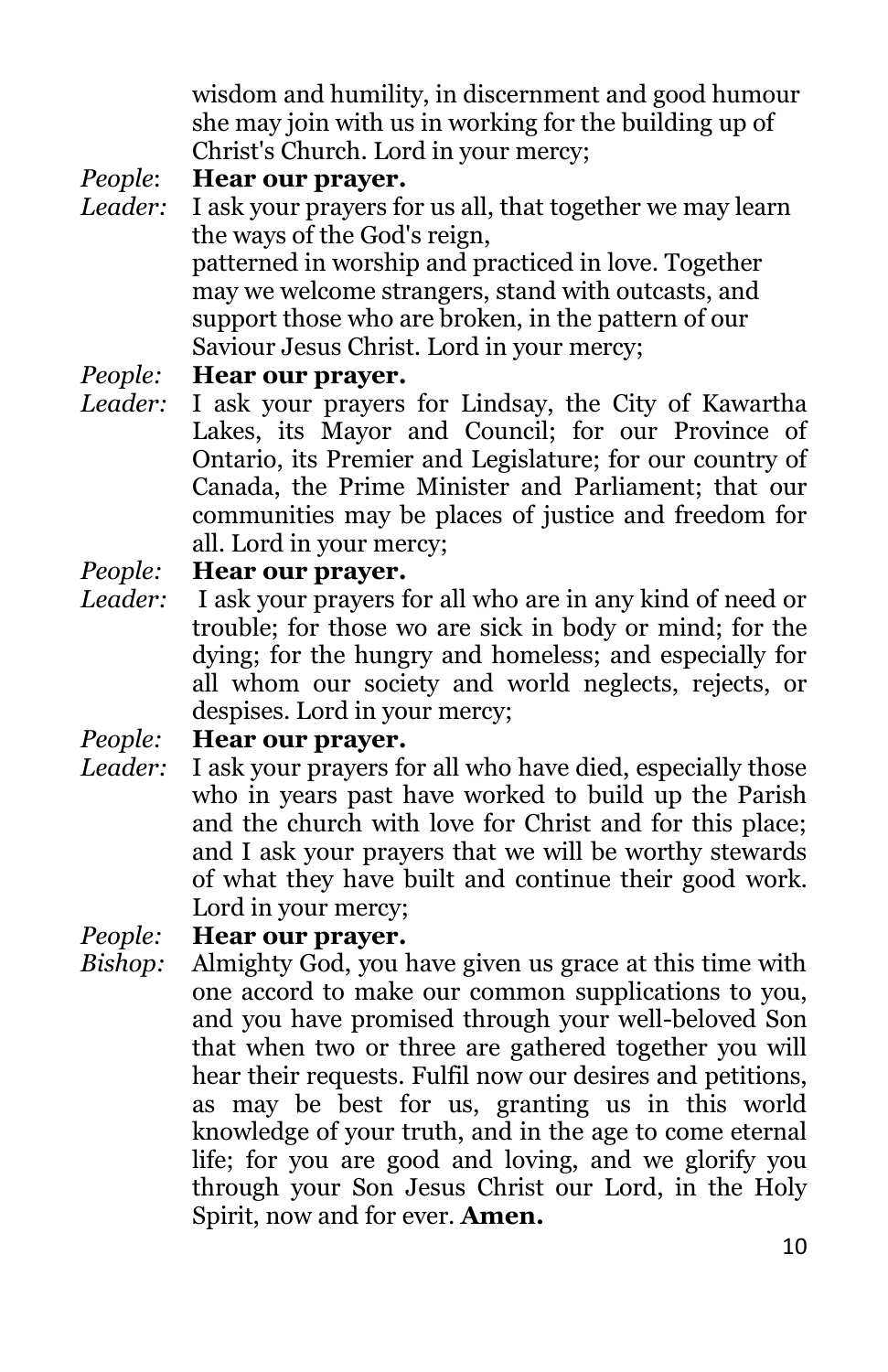*The Bishop presents the new Incumbent to the congregation.* 

*Bishop* The peace of the Lord be always with you. *All* **And also with you.**

*The members of the community greet one another in the name of the Lord.*

## **Offertory Hymn – My Life Flows On in Endless Song CP 401**

*Our offering this evening is given in support of our foster children and The Arms of Jesus Children's Mission*

#### **THE CELEBRATION OF THE EUCHARIST**

#### **PRAYER OVER THE GIFTS**

*Bishop* Giver of life, receive all we offer you this day. Let the Spirit you bestow on your Church continue to work in the world through the hearts of all who believe. We ask this in the name of Jesus Christ the Lord. Amen.

## **Eucharistic Prayer 2**

- *Bishop* The Lord be with you.
- *People* **And also with you.**
- *Bishop* Lift up your hearts.
- *People* **We lift them to the Lord.**
- *Bishop* Let us give thanks to the Lord our God.
- *People* **It is right to give our thanks and praise.**
- *Bishop* We give you thanks and praise, almighty God, through your beloved Son, Jesus Christ, our Saviour and Redeemer. He is your living Word, through whom you have created all things. By the power of the Holy Spirit he took flesh of the Virgin Mary and shared our human nature. He lived and died as one of us, to reconcile us to you, the God and Father of all. In fulfilment of your will he stretched out his hands in suffering, to bring release to those who place their hope in you; and so he won for you a holy people. He chose to bear our griefs and sorrows, and to give up his life on the cross, that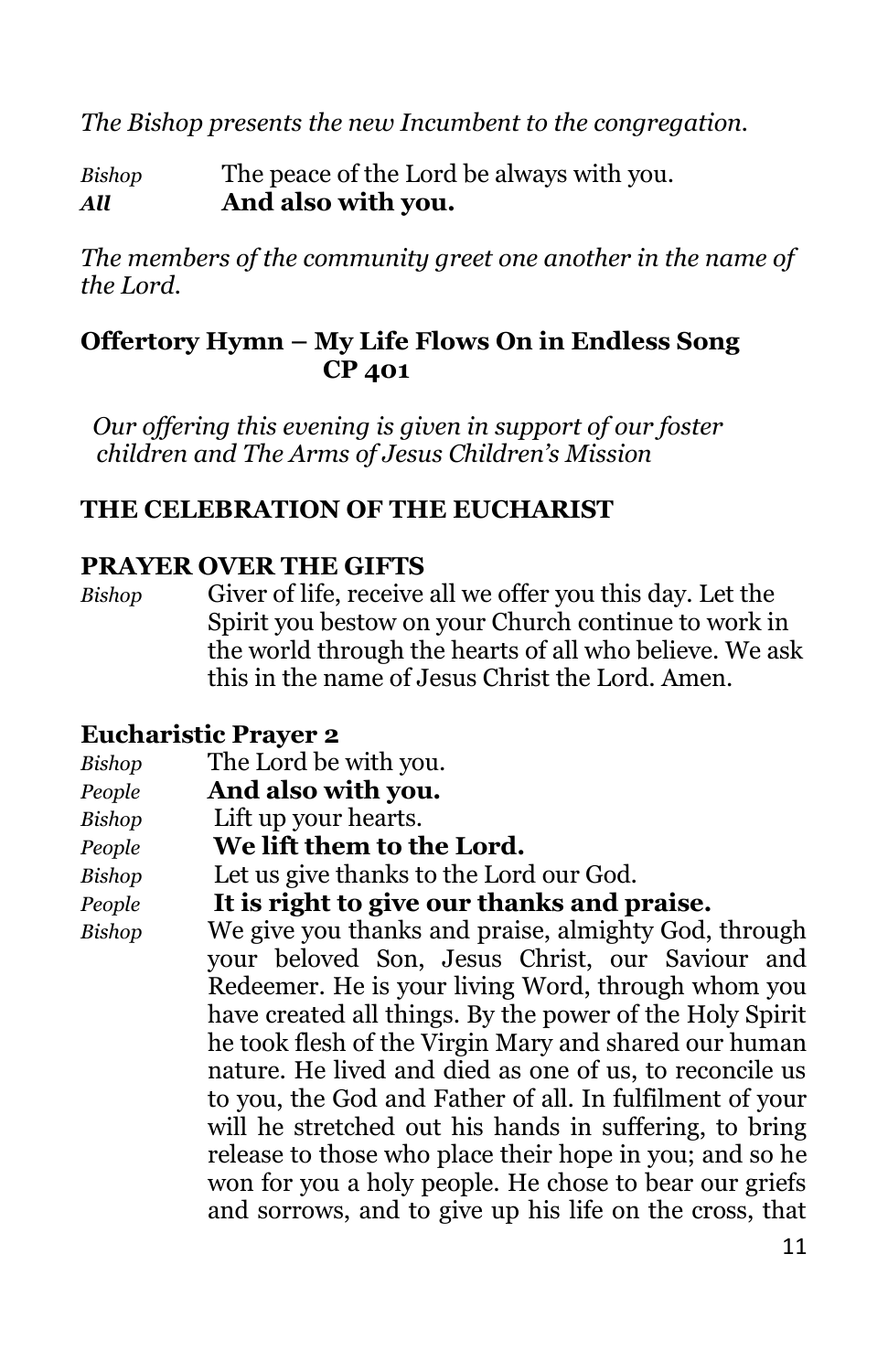he might shatter the chains of evil and death, and banish the darkness of sin and despair. By his resurrection he brings us into the light of your presence. Now with all creation we raise our voices to proclaim the glory of your name.

*All* **Holy, holy, holy Lord, God of power and might, heaven and earth are full of your glory. Hosanna in the highest. Blessed is the One who comes in the name of the Lord. Hosanna in the highest.** 

*Bishop* Holy and gracious God, accept our praise, through your Son our Saviour Jesus Christ; who on the night he was handed over to suffering and death, took bread and gave you thanks, saying, "Take, and eat: this is my body which is broken for you." In the same way he took the cup, saying, "This is my blood which is shed for you. When you do this, you do it in memory of me." Remembering, therefore, his death and resurrection, we offer you this bread and this cup, giving thanks that you have made us worthy to stand in your presence and serve you. We ask you to send your Holy Spirit upon the offering of your holy Church. Gather into one all who share in these sacred mysteries, filling them with the Holy Spirit and confirming their faith in the truth, that together we may praise you and give you glory through your Servant, Jesus Christ. All glory and honour are yours, Father and Son, with the Holy Spirit in the holy Church, now and for ever.

#### *People* **Amen.**

#### **THE LORD'S PRAYER**

- *Bishop* And now, as our Saviour Christ has taught us, we are bold to say:
- *All* **Our Father, who art in heaven, hallowed be thy name, thy kingdom come, thy will be done, on earth as it is in heaven. Give us this day our daily bread. And forgive us our trespasses, as we forgive those who trespass against us. And lead us not into temptation, but deliver us**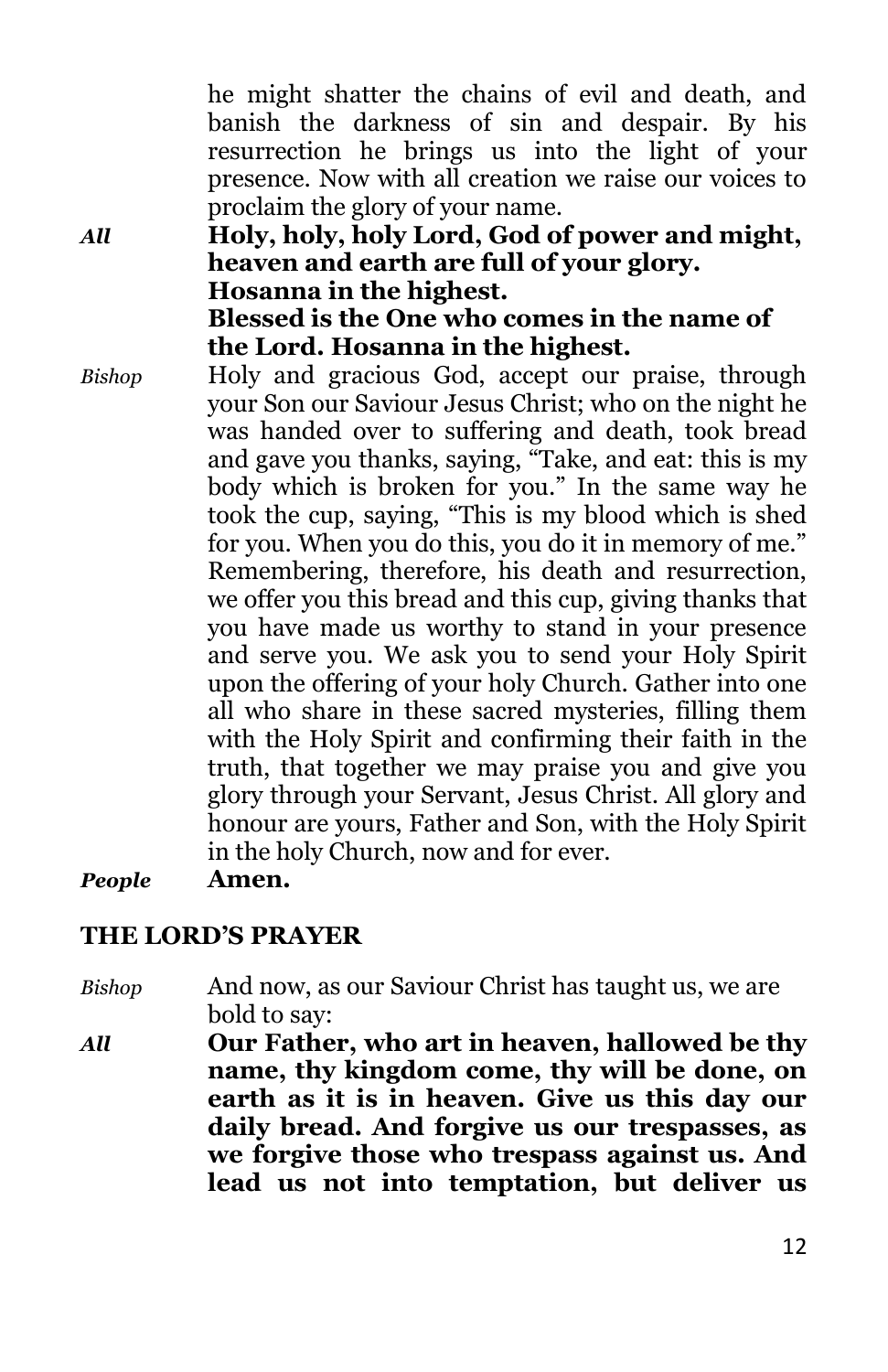#### **from evil. For thine is the kingdom, the power, and the glory, for ever and ever. Amen.**

#### **The Breaking of Bread**

| Bishop | "I am the bread which has come down from |
|--------|------------------------------------------|
|        | heaven," says the Lord.                  |
| All    | Give us this bread for ever.             |
| Bishop | "I am the vine, you are the branches."   |
| All    | May we dwell in him, as he lives in us.  |
| Bishop | The gifts of God for the people of God.  |
| All    | <b>Thanks be to God.</b>                 |

#### **AGNUS DEI**

| All    | Lamb of God, you take away the sins of the        |
|--------|---------------------------------------------------|
|        | have mercy upon us.                               |
| Bishop | Lamb of God, you take away the sins of the world, |

**world, have mercy upon us. Lamb of God, you take away the sins of the world, grant us peace.**

#### **PRAYER FOR SPIRITUAL COMMUNION**

*Bishop* Those wishing to do so may make their spiritual communion by joining in this prayer with me now: *People:* **I worship and adore you, Lord Jesus Christ, present in the Holy Sacrament and in your people, who are gathered in spirit. In this moment I join with them to receive you in my heart, and in our community. May you, enthroned on the altar, now be enthroned in my heart; may you who give yourself to us again, fill us with grace, and heavenly blessing. Even as I am fed, may my hunger for you and for your reign of justice and peace increase, that I may, with your Spirit, work for that day when your reign shall come on earth as it is in heaven. Amen.**

#### **Hymns during Eucharist**

**Just As I Am CP 615 Make Me a Channel of Your Peace Eat this Bread, Drink this Cup CP 63**